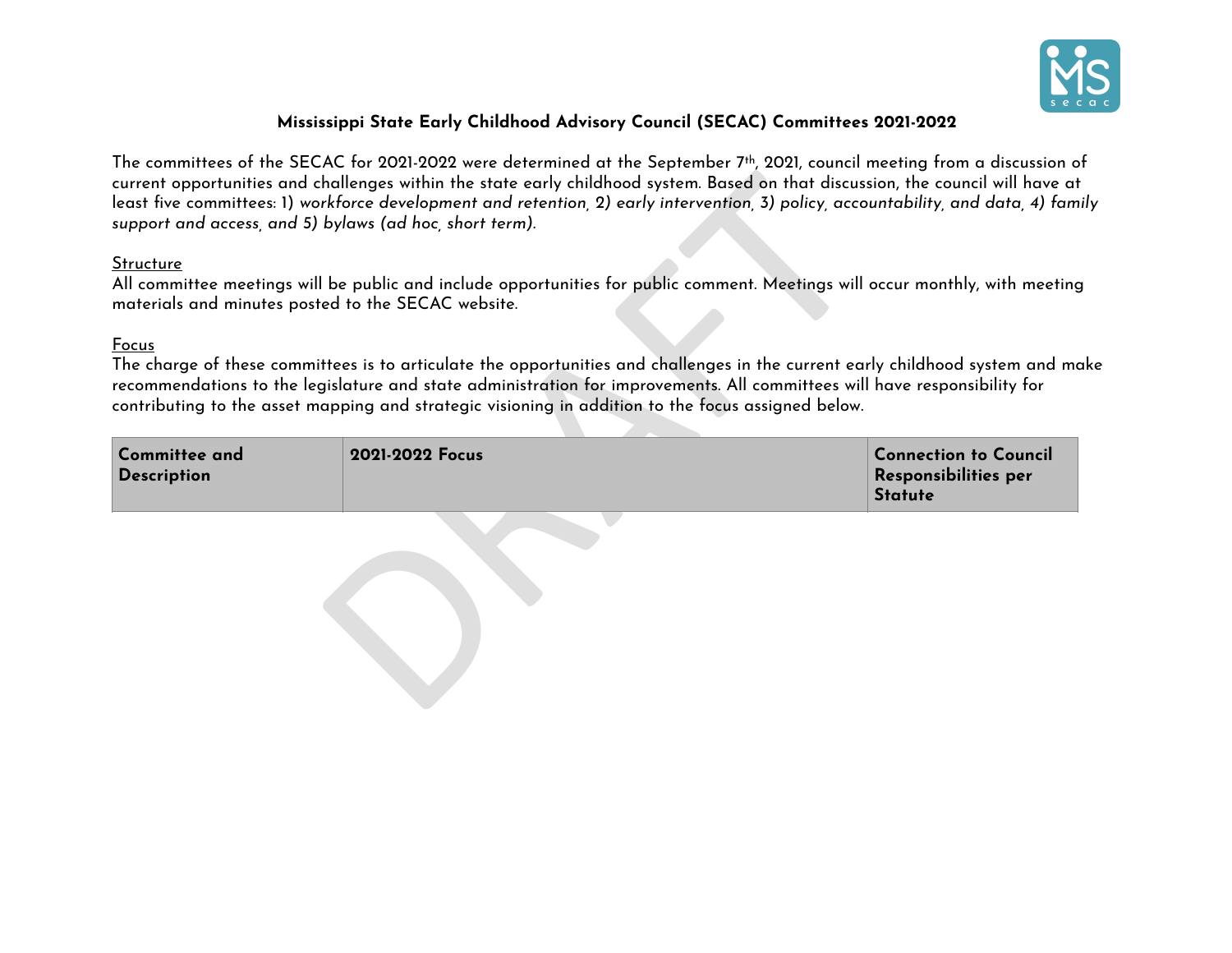

| Workforce Development<br>and Retention<br>This committee will<br>investigate the challenges<br>and opportunities for<br>Mississippi's early childhood<br>workforce and make policy<br>and program<br>recommendations to<br>improve professional<br>development and career<br>opportunities for early<br>childhood educators. | Proposed issues this committee will investigate and make<br>recommendations about include:<br>Increasing the number of well-trained individuals across all<br>sectors of early childhood system<br>Improving the preservice/credential programs for general<br>and special education to include more practical<br>application of the knowledge base<br>Increasing provider access to professional learning for<br>supporting children with special needs<br>Adopting professional standards<br>Strategies to address gaps in workforce development<br>Increasing compensation and retention (in child care, early<br>intervention and other EC sectors)<br><u>Role in Asset Mapping and Strategic Visioning</u><br>This committee will be responsible for assisting with the collection<br>and analysis of workforce data, providing context to support<br>interpretation, and making recommendations for strategic<br>directions. Includes information such as demographics,<br>qualifications, retention, compensation, professional development<br>programs and supports, EC professionals' perspectives. | Develop<br>recommendations<br>regarding statewide<br>professional development<br>and career<br>advancement for early<br>childhood educators<br>Assess the capacity and<br>effectiveness of 2- and 4-<br>year public and private<br>institutions of higher<br>education in Mississippi<br>Make recommendations<br>for improvements in the<br><b>State Early Learning</b><br>Guidelines |
|------------------------------------------------------------------------------------------------------------------------------------------------------------------------------------------------------------------------------------------------------------------------------------------------------------------------------|--------------------------------------------------------------------------------------------------------------------------------------------------------------------------------------------------------------------------------------------------------------------------------------------------------------------------------------------------------------------------------------------------------------------------------------------------------------------------------------------------------------------------------------------------------------------------------------------------------------------------------------------------------------------------------------------------------------------------------------------------------------------------------------------------------------------------------------------------------------------------------------------------------------------------------------------------------------------------------------------------------------------------------------------------------------------------------------------------------------|---------------------------------------------------------------------------------------------------------------------------------------------------------------------------------------------------------------------------------------------------------------------------------------------------------------------------------------------------------------------------------------|
| <b>Committee and</b><br><b>Description</b>                                                                                                                                                                                                                                                                                   | 2021-2022 Focus                                                                                                                                                                                                                                                                                                                                                                                                                                                                                                                                                                                                                                                                                                                                                                                                                                                                                                                                                                                                                                                                                              | <b>Connection to Council</b><br>Responsibilities per Statute                                                                                                                                                                                                                                                                                                                          |
|                                                                                                                                                                                                                                                                                                                              |                                                                                                                                                                                                                                                                                                                                                                                                                                                                                                                                                                                                                                                                                                                                                                                                                                                                                                                                                                                                                                                                                                              |                                                                                                                                                                                                                                                                                                                                                                                       |

| Committee and<br><b>Description</b> | 2021-2022 Focus | <b>Connection to Council</b><br>Responsibilities per Statute |
|-------------------------------------|-----------------|--------------------------------------------------------------|
|                                     |                 |                                                              |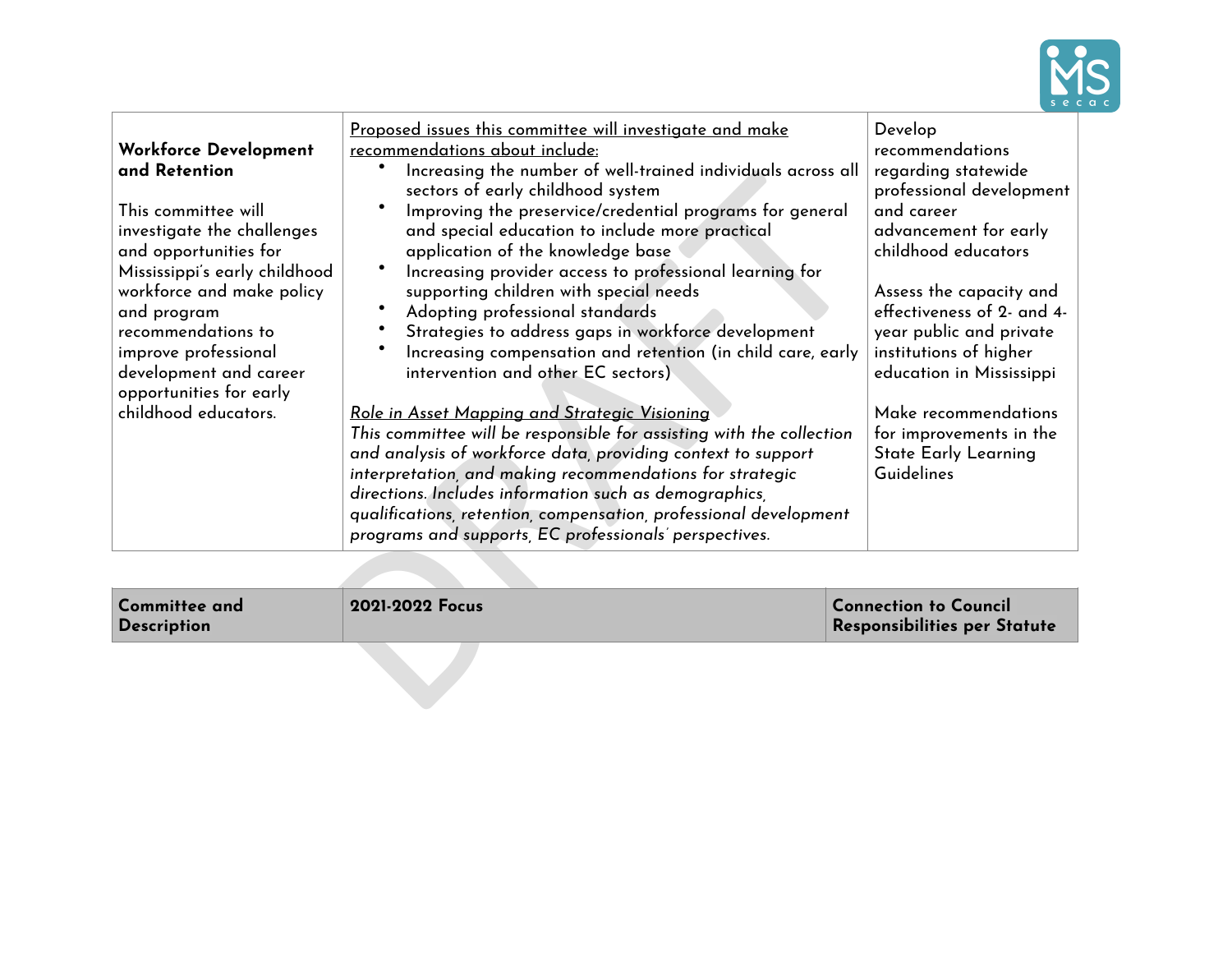

| Early Intervention<br>This committee will<br>investigate the challenges<br>and opportunities for<br>Mississippi's families of<br>children with special needs<br>and the providers who<br>support them.                                     | Proposed issues this committee will investigate and make<br>recommendations about include:<br>Increasing developmental screenings and access to<br>related services<br>Improving the funding structure of early intervention<br>and early childhood special education<br>Increasing the capacity of the workforce to provide<br>quality services to children with special needs and<br>their families.                                                                                                                                        | Identify opportunities for, and<br>barriers to, collaboration and<br>coordination across early<br>childhood systems<br>Develop recommendations for<br>increasing overall participation<br>of children and families in<br>existing programs              |  |
|--------------------------------------------------------------------------------------------------------------------------------------------------------------------------------------------------------------------------------------------|-----------------------------------------------------------------------------------------------------------------------------------------------------------------------------------------------------------------------------------------------------------------------------------------------------------------------------------------------------------------------------------------------------------------------------------------------------------------------------------------------------------------------------------------------|---------------------------------------------------------------------------------------------------------------------------------------------------------------------------------------------------------------------------------------------------------|--|
| Recommendations for<br>improvements to policy,<br>programs, and systems will<br>be made, focused on<br>increasing developmental<br>screenings and access to<br>related services that<br>support every child to<br>realize their potential. | <u>Role in Asset Mapping and Strategic Visioning</u><br>This committee will be responsible for assisting with the<br>collection and analysis of data regarding early intervention<br>and early childhood special education system and services,<br>providing context to support interpretation, and making<br>recommendations for strategic directions. Includes<br>information such as: numbers served, demographics,<br>accessibility and quality of services, funding allocations,<br>family and early intervention provider perspectives. | Ensure coordination among<br>the various agencies and<br>programs to achieve the goal<br>of readiness to start school<br>Facilitate communication,<br>cooperation, and maximum<br>use of resources and to<br>promote high standards for all<br>programs |  |
|                                                                                                                                                                                                                                            |                                                                                                                                                                                                                                                                                                                                                                                                                                                                                                                                               |                                                                                                                                                                                                                                                         |  |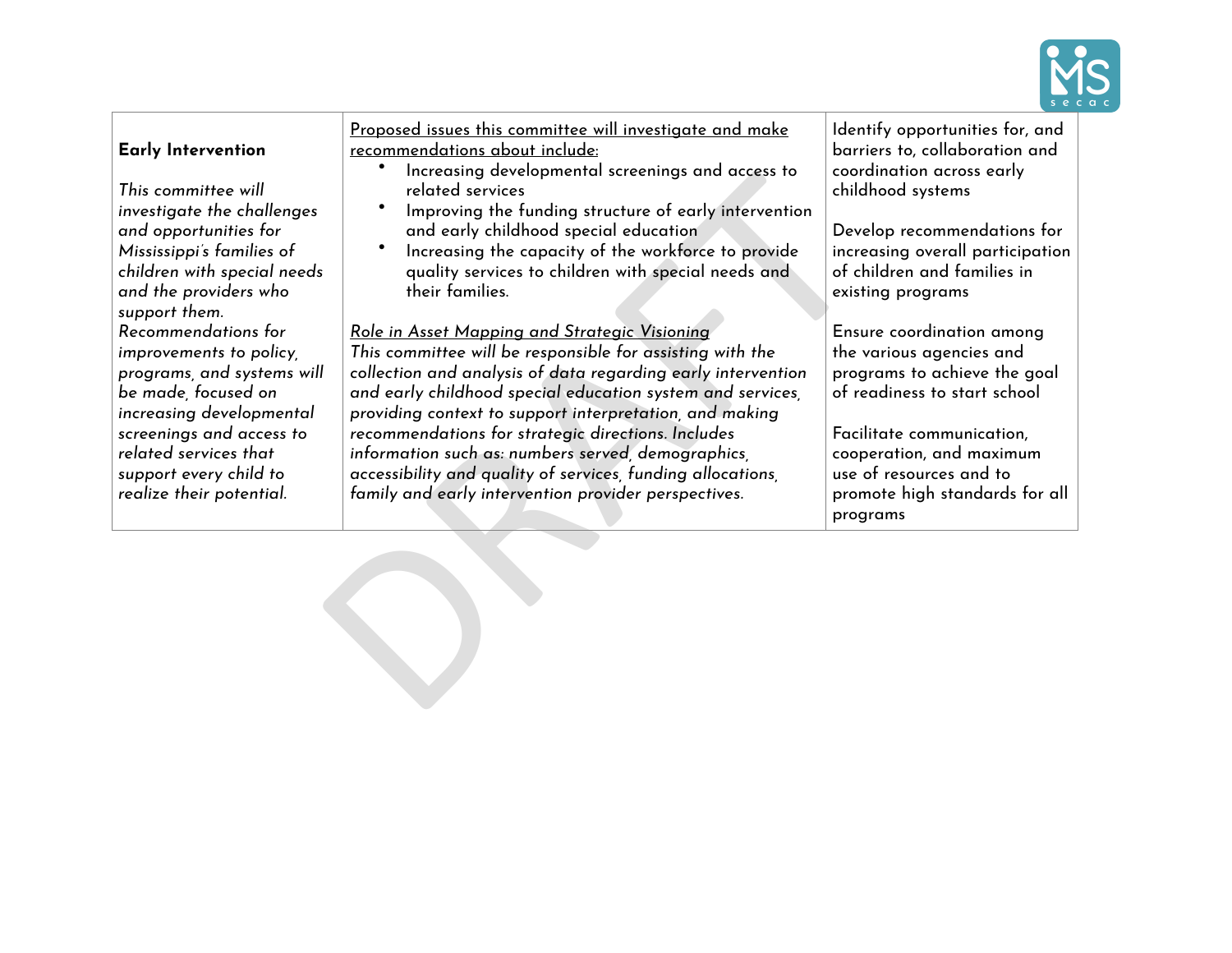

| Policy, Accountability and<br>Data<br>This committee will<br>investigate the challenges<br>and opportunities for<br>ensuring there is a strong<br>data system (including<br>feedback loops with families<br>and the field) to inform<br>policy, system, and program<br>decisions that result in<br>positive outcomes for<br>children, families, and the<br>providers who serve them. | Proposed issues this committee will investigate and make<br>recommendations about include:<br>Process and support for ongoing quality<br>improvements for all settings<br>Policy to practice feedback loops<br>Accountability for programs and services to maintain<br>quality and impact outcomes for children and<br>families<br>Longitudinal data system<br><u>Role in Asset Mapping and Strategic Visioning</u><br>This committee will be the primary working group for the<br>asset mapping project. | A periodic statewide needs<br>assessment<br>Develop recommendations<br>regarding a statewide unified<br>data system<br>Facilitate communication,<br>cooperation, and maximum<br>use of resources and to<br>promote high standards for all<br>programs |
|--------------------------------------------------------------------------------------------------------------------------------------------------------------------------------------------------------------------------------------------------------------------------------------------------------------------------------------------------------------------------------------|-----------------------------------------------------------------------------------------------------------------------------------------------------------------------------------------------------------------------------------------------------------------------------------------------------------------------------------------------------------------------------------------------------------------------------------------------------------------------------------------------------------|-------------------------------------------------------------------------------------------------------------------------------------------------------------------------------------------------------------------------------------------------------|
|                                                                                                                                                                                                                                                                                                                                                                                      |                                                                                                                                                                                                                                                                                                                                                                                                                                                                                                           |                                                                                                                                                                                                                                                       |
| <b>Committee and</b><br>Description                                                                                                                                                                                                                                                                                                                                                  | 2021-2022 Focus                                                                                                                                                                                                                                                                                                                                                                                                                                                                                           | <b>Connection to Council</b><br>Responsibilities per Statute                                                                                                                                                                                          |
|                                                                                                                                                                                                                                                                                                                                                                                      |                                                                                                                                                                                                                                                                                                                                                                                                                                                                                                           |                                                                                                                                                                                                                                                       |

| Committee and<br>Description | 2021-2022 Focus | Connection to Council<br>Responsibilities per Statute |
|------------------------------|-----------------|-------------------------------------------------------|
|------------------------------|-----------------|-------------------------------------------------------|